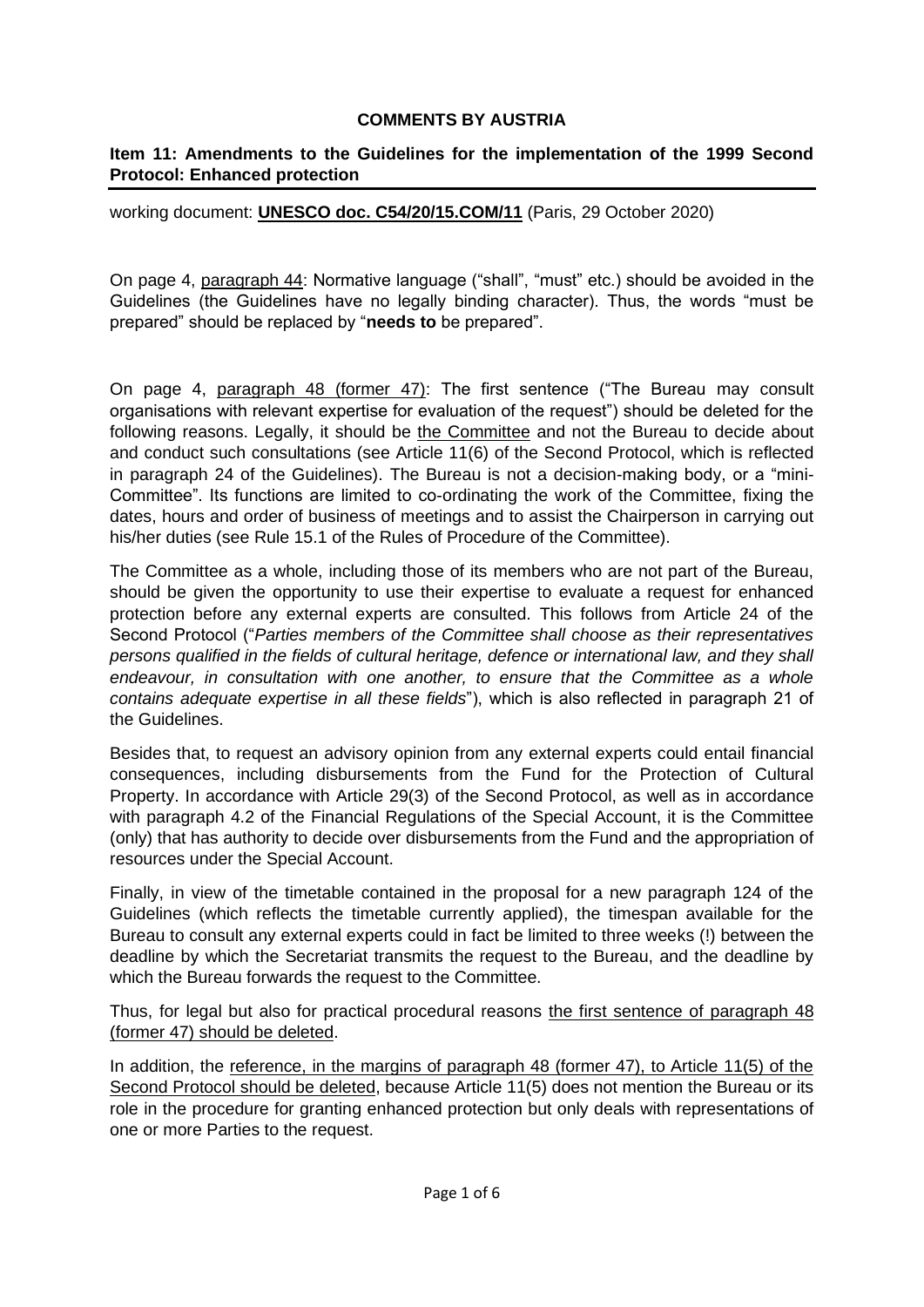For the same legal reasons mentioned above, paragraph 165 of the Guidelines should be amended by replacing the word "Bureau" by "**Committee**" (only then would the reference to Article 27(3) of the Second Protocol in the margins to paragraph 165 be correct) and by replacing the word "evaluation" by "**consideration**". The amended paragraph should then be shifted to paragraph 167 and be inserted there as new second sentence.

On page 5, paragraph 55: Normative language ("shall", "must" etc.) should be avoided in the Guidelines (the Guidelines have no legally binding character). Thus, the words "are to be met" should be replaced by "**need** to be met".

On page 5, paragraph 59: Normative language ("shall", "must" etc.) should be avoided in the Guidelines (the Guidelines have no legally binding character). Thus, the words "shall provide" should be replaced by "**is expected to** provide".

On page 6, paragraph 64: Normative language ("shall", "must" etc.) should be avoided in the Guidelines (the Guidelines have no legally binding character). Thus, it is suggested to formulate the amendment proposal, by merging it with the existing text of paragraph 62 as follows: "Parties are invited **expected** to submit their requests **together with all documentation necessary to substantiate the request,** both in paper and electronic format provided by the Secretariat. **printed form as well as in electronic format (Word**  and/or PDF format preferred) Requests may be submitted in one of the two working languages of the Secretariat."

On page 6, paragraph 65 and its new heading: The heading, if inserted, should be numbered with (h). However, the content of the proposed paragraph 65 would also fit as a new second sentence in new paragraph 64: "**Parties are expected to ensure that the information submitted is accurate**." In that case a new separate heading would become redundant.

On page 6, paragraph 70: It is not consistent with the existing structure of the Guidelines to insert such content as new paragraph 70. This would mean to insert it at a point where the Committee has already taken the decision to grant enhanced protection to a cultural property and where the Director-General has informed the UN Secretary-General and all Parties of this decision (see paragraph 69 of the Guidelines).

Beyond that, the second sentence deviates from the Second Protocol as it insinuates that the advisory opinion may only be sought from eminent professional organizations. Article 11(6) of the Second Protocol, however, provides that *"(i)n deciding upon a request, the Committee should ask the advice of governmental and non-governmental organisations, as well as of individual experts*".

Finally, the information that the Committee when granting enhanced protection may consult specific organizations in an advisory capacity is already contained in the current Guidelines,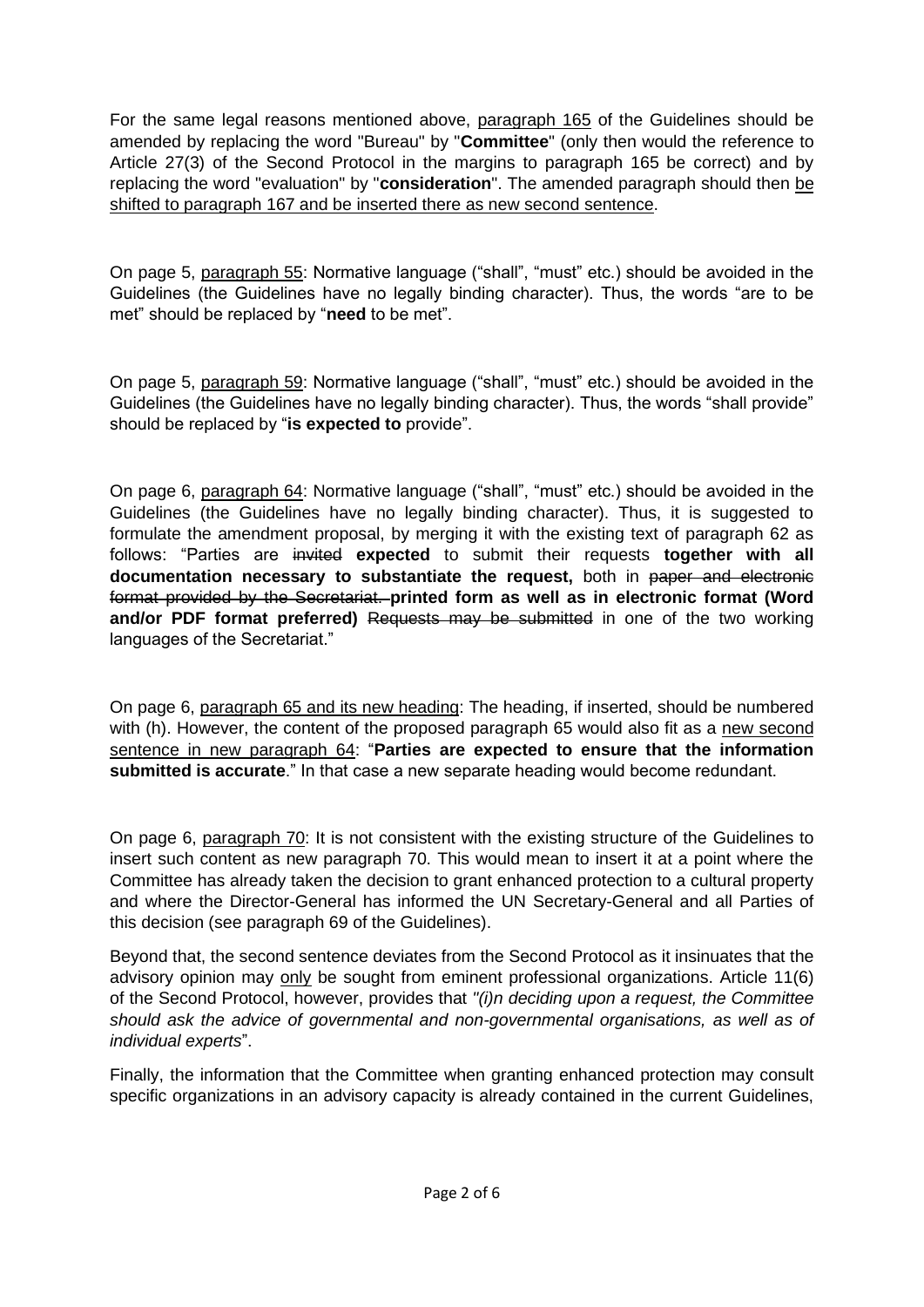namely in paragraph 24. The new paragraph 70 is therefore redundant and should not be inserted in the Guidelines.

If it is deemed useful to mention in the Guidelines that the Committee may also request advisory opinion for suspending or cancelling enhanced protection, paragraph 24, second sentence, of the Guidelines could be amended as follows: "To assist in the implementation of its functions, the Committee may invite to its meetings, and consult within the framework of granting, **suspending or cancelling** enhanced protection, in an advisory capacity, eminent professional organizations such as ...".

In addition, the following new paragraph 89 could be inserted at the beginning of Chapter III.D of the Guidelines: "**When considering the suspension or cancellation of enhanced protection the Committee may, inter alia, consult, in an advisory capacity, eminent professional organizations such as those mentioned in paragraph 24**."

On page 7, new Chapter III.E: A separate chapter on the procedure for requesting an advisory opinion does not seem necessary because most of its contents are already covered under the existing Guidelines and the remaining additional information could be merged with existing paragraphs.

Paragraph 97 merely restates (part of the) rules on decision-making by the Committee as laid down in Article 26 (2) and (3) of the Second Protocol, which are already reflected in paragraph 66 of the Guidelines. Thus, paragraph 97 is redundant.

Paragraph 98, first sentence, repeats in other words what is already covered by paragraph 24 of the Guidelines. The second sentence of paragraph 98 unnecessarily limits the freedom of action of the Committee. It is up to the Committee to decide how to proceed, both in matters of time and substance, with a request the decision upon which depends on an advisory opinion. Paragraph 98 should therefore not be inserted in the Guidelines.

Paragraph 99, first sentence, relates to the procedure of preparing a revised request by a Party, a procedure that is subject to the national law of that Party and thus is not (and should not be) regulated in the Guidelines. The second sentence does not relate to the procedure for requesting an advisory opinion but to the procedure for granting enhanced protection. In particular, it relates to paragraph 72 of the Guidelines, which already states that "(i)f the Party decides to resubmit the revised request, this request will then be revaluated according to the regular procedure". This means that the Party should resubmit the revised request by 1 March at the latest (see the timetable in the proposal for a new paragraph 124 of the Guidelines). There is no reason for deviating from that procedure and to unnecessarily limiting the time for checking (by the Secretariat) and evaluating the revised request (by the Bureau and by the other Committee members) to eight weeks before the meeting of the Committee.

Thus, paragraph 99 should not be inserted in the Guidelines.

On Paragraph 100: For the same legal reasons mentioned in the comments on paragraph 48 (former 47) above, it should be the Committee and not the Bureau to decide about consulting external experts. Possible time pressure in an emergency procedure is no reason to vest the Bureau with competences it does not have.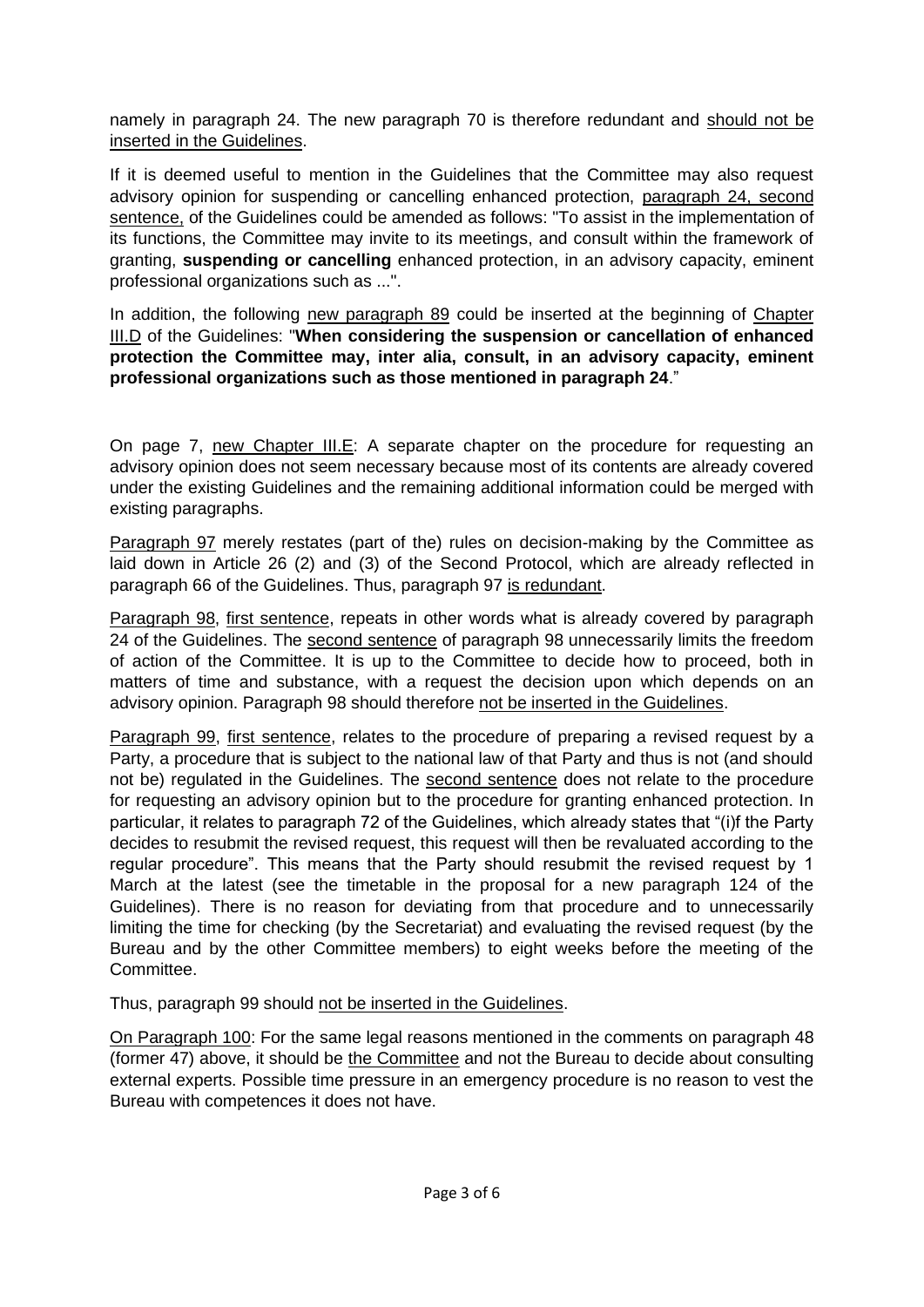Moreover, the procedure for granting enhanced protection upon the outbreak of hostilities on an emergency basis is dealt with in Article 11(9) of the Second Protocol as well as in paragraphs 63, 66 and 75 of the Guidelines. Paragraph 63 describes the requirements which a request for enhanced protection on an emergency basis must fulfill, paragraph 66 repeats the specific voting rules contained in Article 11(9) of the Second Protocol, and paragraph 75 describes (elements of) the procedure for deciding about provisional enhanced protection. The only time element in this procedure is that the decision on provisional enhanced protection should be taken by the Committee "as soon as possible" (wording taken from Article 11(9) of the Second Protocol).

What is missing in paragraph 75 and in the current Guidelines in general, is a description of the steps (and timetable) of the procedure for granting provisional enhanced protection, as distinct from the regular procedure. In particular, it remains open which provisions of paragraphs 44 to 51 of the Guidelines and, in view of the proposal for a new paragraph 124, which timetable should or could be applied in such procedure.

Thus, instead of focusing on a singular aspect (i.e. who may request an advisory opinion, if required) of such procedure, as proposed in new paragraph 100, the Guidelines should be amended to generally describe the procedure for granting provisional enhanced protection. In particular, it should be discussed whether the three stages Secretariat  $-$  Bureau  $-$ Committee need to be kept and if so, how the procedure could still be expedited. Or whether the stage Bureau could be left out and how the remaining two-step procedure (Secretariat – Committee) could be expedited. One of the means expediting the procedure could be to organize extraordinary meetings of the Committee (see Article 24(2) of the Second Protocol), even in electronic format (e.g., via video teleconference), or to conduct a written exchange of views and take decisions in writing via electronic means, e.g. on a secure platform open to members of the Committee and the Secretariat only.

Thus, paragraph 100 should not be inserted in the Guidelines. Instead, it is suggested that the Committee asks the Secretariat to prepare for its next meeting a proposal on the procedure for granting provisional enhanced protection, as distinct from the regular procedure, with particular consideration of the need to conduct such procedure as expeditiously as possible.

On Paragraph 101 see the comments on paragraph 70 above. In view of the last two paragraphs these comments, paragraph 101 as such should not be inserted in the Guidelines.

On Paragraph 102 see the comments on paragraph 70 above, in particular the second paragraph. Furthermore, in view of Article 29(1) of the Second Protocol, which is reflected in Article 3(b) of the Financial Regulations of the Special Account, the financing of advisory services to the Committee through the Fund may only be justified, if that can be subsumed under either "financial or other assistance in support of preparatory or other measures to be taken in peacetime" (Article 29(1)(a), Article 3(a) of the Financial Regulations) or under "financial or other assistance in relation to emergency, provisional or other measures to be taken in order to protect cultural property during periods of armed conflict or of immediate recovery after the end of hostilities" (Article 29(1)(b), Article 3(b) of the Financial Regulations). When considering that question the Committee should take into account that both categories of measures referred to in these rules are meant, as the Articles of the Second Protocol referred to in these rules reveal, primarily for providing assistance to the Parties for measures taken by them.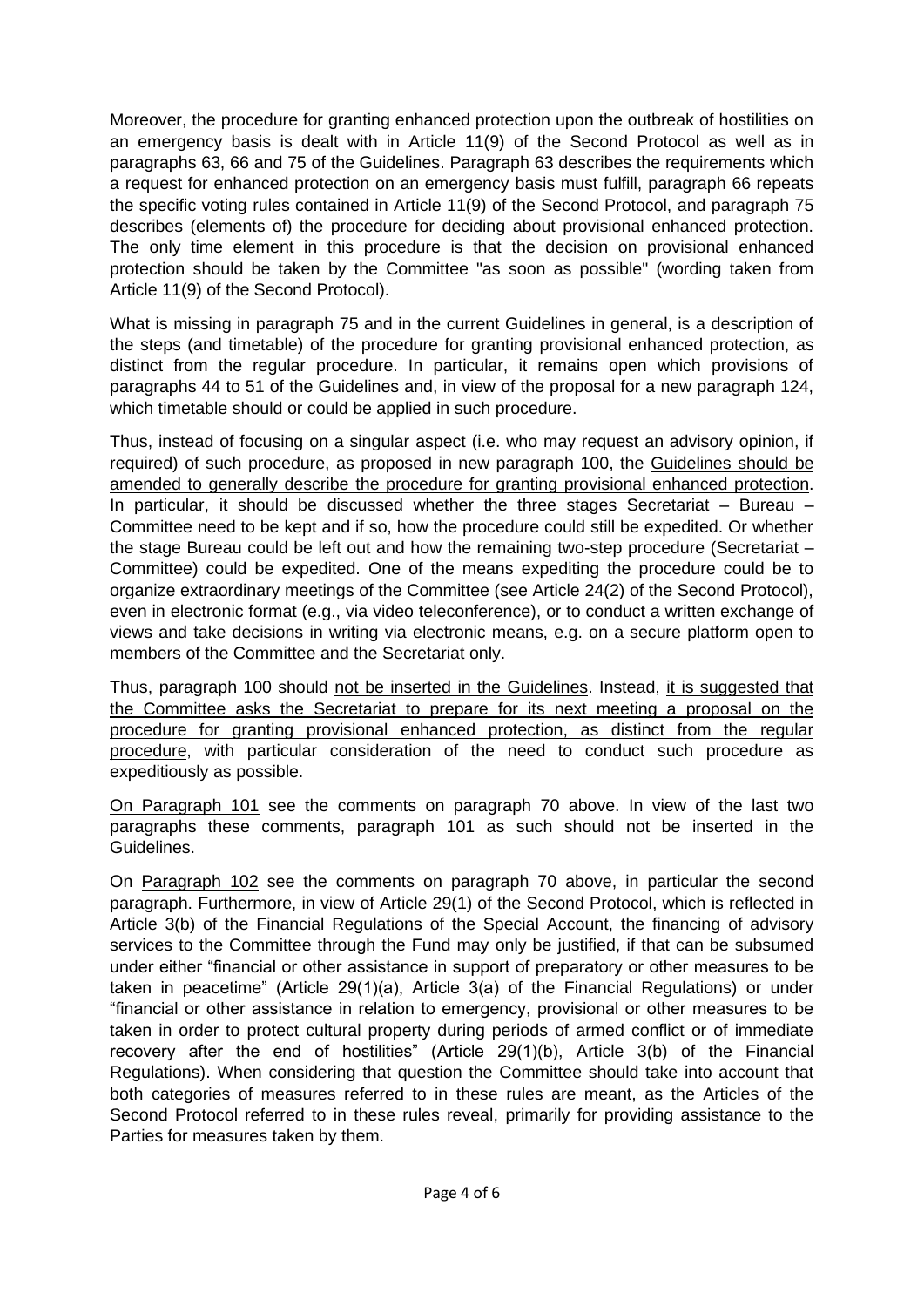If the Committee comes to an affirmative answer, the use of the Fund to finance advisory services to the Committee should not be limited to eminent professional organizations. Furthermore, the new provision should not form a separate chapter but be inserted in the Guidelines as **new paragraph 68**: "**When preparing its decisions on enhanced protection, the Committee may, if considered necessary, decide to request an advice in accordance with Article 11(6) of the Second Protocol. If required, the Committee may also decide to finance such advisory services through the Fund for the Protection of Cultural Property in the Event of Armed Conflict.**"

On pages 8 and 9, "TIMETABLE", it is not clear what "Year 1" means. The timetable and procedure described in new paragraph 124 applies in every (calendar) year. It is therefore suggested to delete "Year 1" after "1 March", "1 March – 1 April" and "1 April".

On page 10, in the paragraph starting with "Once the Committee has received a request…", in the third sentence, the reference to Article 11(2) is not in line with the Second Protocol and should therefore be deleted. Article 11(5) of the Second Protocol is very clear on this issue: the basis of representations must only be the criteria mentioned in Article 10.

On page 11, in the paragraph starting with "The Committee immediately informs…", the words "of the Second Protocol" are redundant, as whenever we speak of "Parties" in the present Guidelines this term refers to the Parties to the Second Protocol.

On page 13, the table of contents should be brought in line with the headings (and content) of the enhanced protection request form. Thus, under 3., points 3.1 and 3.2 should be deleted, and 3.3 should become 3.1.

On page 14, in the box containing a list of required annexes to the request, some words are missing in the description of annex 3. It is thus suggested to insert "measures taken" after "Legislative and administrative".

Furthermore, the formulation "or an abstract of the texts on the protection of cultural property" is inappropriate, because (an abstract of) normative texts cannot replace a description of practical (administrative) measures taken, such as the planning (as well as the implementation and exercising) of emergency measures for protection against fire or structural collapse, the preparation for the removal of movable cultural property or the provision for adequate in situ protection of such property (Article 5 of the Second Protocol, which also applies to cultural property for which enhanced protection is requested). Thus, the word "or" should be replaced by "and".

On page 16, box 1.4, the wording is not clear: Please explain what is meant by "For immovable cultural property, indicate area of the cultural provided shall be provided".